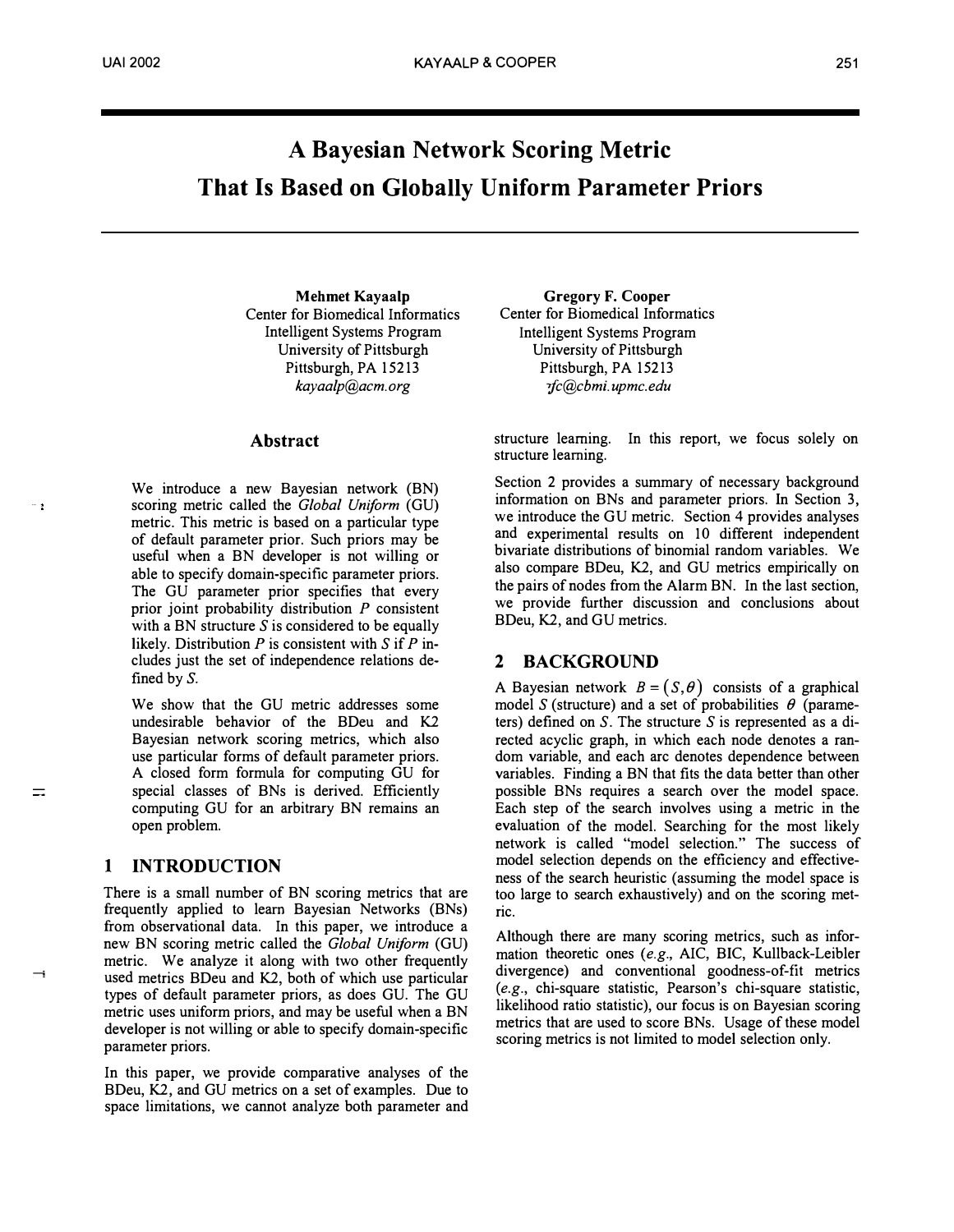# 2.1 BAYESIAN NETWORK SCORING METRICS

The most distinguishing property of Bayesian metrics is the combination of data with subjective prior probabilities on model parameters and model structures, which are denoted herewith as "parameter priors" and "structure priors," respectively. A BN with *n* variables  $\{X_1, ..., X_n\}$ can be scored using the metric in Equation (I). That metric assumes parameter independence, parameter modularity, exchangeable data, and Dirichlet prior probabilities, as discussed in (Cooper and Herskovits 1992; Heckerman, Geiger and Chickering 1995).

$$
P(S|D) \propto P(S) \prod_{i=1}^n \prod_{j=1}^{q_i} \frac{\Gamma(\alpha_{ij})}{\Gamma(\alpha_{ij}+N_{ij})} \prod_{k=1}^{r_i} \frac{\Gamma(\alpha_{ijk}+N_{ijk})}{\Gamma(\alpha_{ijk})}.
$$
 (1)

 $\mathcal{L}$ 

The score  $P(S | D)$  indicates the probability of a BN structure S for a given database D.  $P(S)$  is a structure prior determined by the network developer;  $r_i$  is the finite number of distinct states that variable  $X_i = \{x_1, \ldots, x_{r_i}\}\$ can take;  $q_i$  is the finite number of distinct state combinations of the variables  $\mathbf{Pa}_i = \{pa_1, \ldots, pa_{qi}\}\$  that are parents of  $X_i$  in S. The terms  $\alpha_{ijk}$  and  $N_{ijk}$  indicate the parameter prior and the number of observations, respectively, where  $X_i = x_k$ ,  $\mathbf{Pa}_i = \mathbf{pa}_j$ ,  $N_{ij} = \sum_{k=1}^{r_i} N_{ijk}$  and  $\alpha_{ij} = \sum_{k=1}^{r_i} \alpha_{ijk}$ .

# 2.2 CHOICE OF PRIORS

Ideally, a domain expert, if available, would provide informative priors for structures and parameters, and the search would start with a structure that the domain expert considers the most likely. Unfortunately, using background knowledge is not always feasible due to the prohibitive cost of expertise and the unavailability of detailed background knowledge. In such situations, which are not uncommon, model developers typically use noninformative priors.

Noninformative structure priors typically are based on the following straightforward assumption: For a given database, every structure is equally likely. This assumption is usually at odds with what an expert would assess. Nevertheless, noninformative structure priors are not biased for a particular structure; thus, they do not systematically misguide the model selection process.

Selecting a set of parameter priors, however, is a more difficult task. When one does not have background knowledge about the nature of a domain, a logical choice is to use a noninformative prior so that the data dominate the posterior probability (Box and Tiao 1973). Uniform priors were first suggested by Bayes and are frequently used for this purpose. Using uniform priors has caused some controversy because of undesired properties, such as not always being invariant under one-to-one transformations. Jeffreys' priors, which are invariant under one-toone transformation, are also controversial, primarily for multiparameter models where they can yield undesirable results (Gelman, Carlin, Stem and Rubin 1995, p. 54). Uniform priors are improper if the range of continuous parameter space is unrestricted, which is not the case in the BDeu, K2, and GU metrics.

Unlike Jeffreys' prior, the BDeu, K2, and GU priors, which are defined in Sections 2.3 and 3, are not invariant under parameter transformation. Typically, these latter three priors are applied on parameters that are natural for the domain being modeled. Each of the three embodies a different notion of indifference over a parameter space that has domain-specific meaning. If one of these notions of indifference is appealing relative to a natural set of domain parameters, then arguably invariance is a less critical criterion.

#### 2.3 PARAMETER PRIORS USED IN SCORING METRICS

Cooper and Herskovits (1991;1992) introduced the Bayesian scoring metric K2, which is given by Equation (1) when  $\forall ijk \ \alpha_{ijk} = 1$ . They also proposed an extension to the K2 that uses Dirichlet priors. Heckerman, Geiger and Chickering (1995) showed that if  $\forall i$  the sum of the Dirichlet priors  $\alpha_0 = \sum_{jk} \alpha_{ijk}$  is constant, then Equation (I) yields the same score for any two Markov equivalent structures given  $D$  and a prior network from which the priors are derived. Due to this property (a.k.a. *likelihood* equivalence), they called this metric likelihood-equivalent Bayesian Dirichlet scoring, in short BDe. A special case of BDe called BDeu uses uniform priors where  $\alpha_{ijk} = \alpha_0/(q_i r_i)$ , as proposed by Buntine (1991).

# 3 THE GLOBAL UNIFORM METRIC

The Global Uniform (GU) is a BN scoring metric using uniform priors parameterized over the joint probability distribution. The GU prior can be naturally defined as follows for any probabilistic representation, not just for Bayesian networks: Any admissible joint state of the model parameters is believed (in the Bayesian sense) to be equiprobable to any other admissible joint state of those parameters, where admissibility is determined by the constraints imposed by the model structure. In other words, the probability distribution over the admissible states of joint parameters is uniform and its integration over all admissible states yields I.

The fundamental difference between the GU and other BN scoring metrics is that while priors  $\{\alpha_{ijk}\}\$  of other BN scoring metrics are defined over the joint probability distributions of *local* structures  $\{X_i, \text{Pa}_i\}$ , priors of the GU are defined over the joint probability distributions of all variables  $\{X_1, \ldots, X_n\}$ .

# 3.1 SCORING SATURATED MODELS WITH GU

Suppose the structure  $S_1$  is  $X \to Y$  (see Figure 1), where  $X = 1,2$  and  $Y = 1,2$ . Let  $\theta_1$ ,  $\theta_2$ ,  $\theta_3$ , and  $\theta_4$  represent  $P(X=1, Y=1), P(X=1, Y=2), P(X=2, Y=1),$ and  $P(X = 2, Y = 2)$ , respectively, and let  $N_1$ ,  $N_2$ ,  $N_3$ , and  $N<sub>4</sub>$  represent the frequency counts of the respective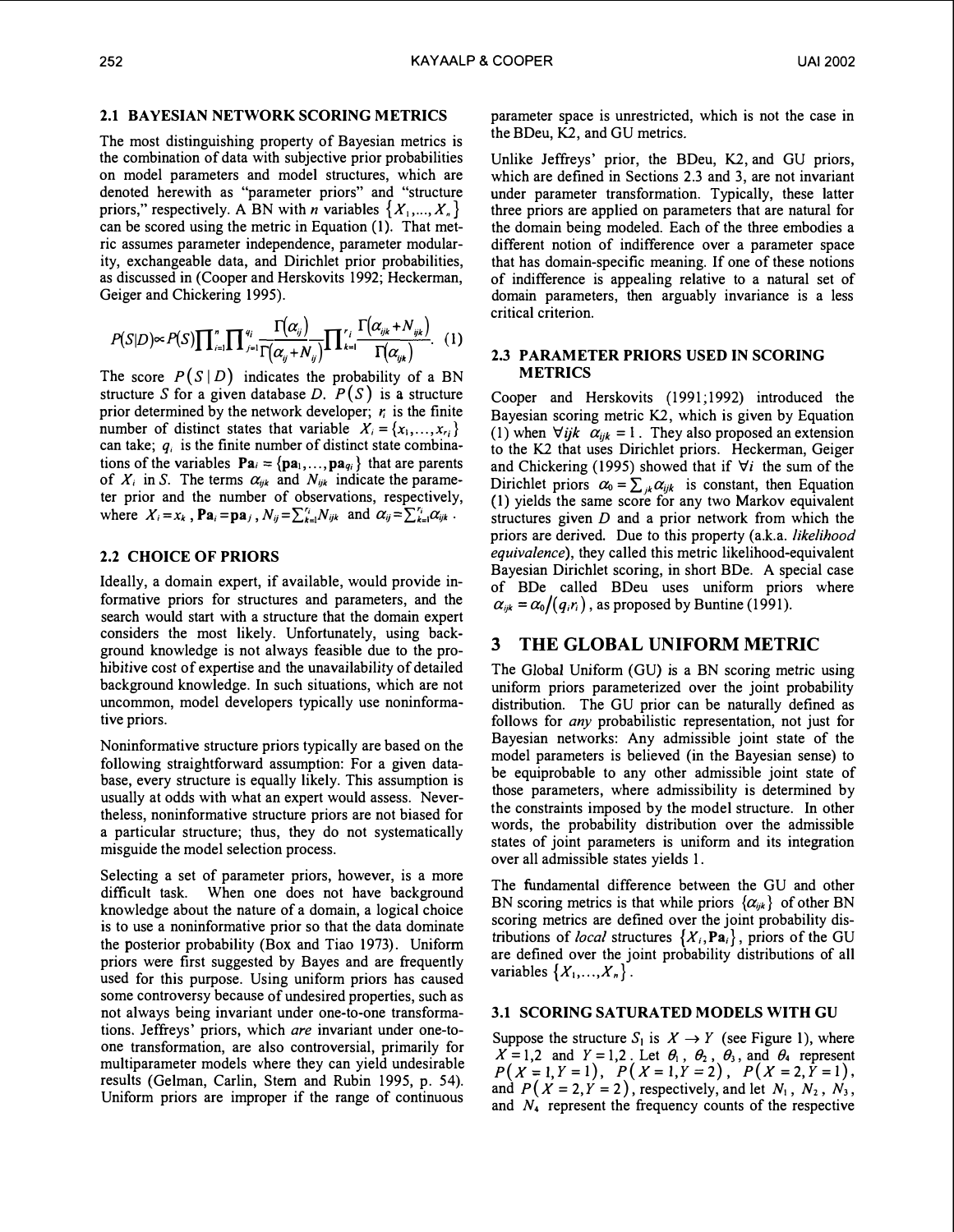- -

 $\equiv$ 

observations in a given database D. Notice that  $\theta_4 = 1 - \sum_{i=1}^3 \theta_i$ . Assuming a uniform Dirichlet prior  $\alpha_1 = \cdots = \alpha_4 = 1$ , the marginal likelihood is  $P(D|S_i)$ 

$$
= \int_0^1 \int_0^1 \int_0^1 (\theta + \theta_2)^{N_1 + N_2} (\theta_3 + \theta_4)^{N_3 + N_4} (\theta_1/(\theta_1 + \theta_2))^{N_1}
$$
  
\n
$$
\cdot (\theta_2/(\theta_1 + \theta_2))^{N_2} (\theta_3/(\theta_3 + \theta_4))^{N_3} (\theta_4/(\theta_3 + \theta_4))^{N_4}
$$
  
\n
$$
\cdot \text{Dir} (\theta_1, \theta_2, \theta_3 | \alpha_1, ..., \alpha_4) d\theta_1 d\theta_2 d\theta_3
$$
  
\n
$$
= \Gamma(4) \int_0^1 \int_0^1 \int_0^1 \theta_1^{N_1} \theta_2^{N_2} \theta_3^{N_3} (1 - \sum_{i=1}^3 \theta_i)^{N_4} d\theta_1 d\theta_2 d\theta_3
$$
  
\n
$$
= \Gamma(4) \frac{\prod_{i=1}^4 \Gamma(1 + N_i)}{\Gamma(4 + \sum_{i=1}^4 N_i)}
$$
 (2)

In Equation  $(2)$ , D represents a given sequence of records that constitute a database rather than the sufficient statistic of such a database.

Since BNs are defined in terms of conditional probabilities, it is informative to transform prior joint distributions into the conditional ones, that is:

$$
\mathrm{Dir}\left(\theta_{x},\theta_{y|x},\theta_{y|\bar{x}}\right)=\left|J\right|\mathrm{Dir}\left(\theta_{1},\theta_{2},\theta_{3}\right)\\=\left|J\right|\frac{\Gamma\left(\alpha_{0}\right)}{\Gamma\left(\alpha_{1}\right)\cdots\Gamma\left(\alpha_{4}\right)}\theta_{1}^{\alpha_{1}-1}\theta_{2}^{\alpha_{2}-1}\theta_{3}^{\alpha_{3}-1}\left(1-\sum_{i=1}^{3}\theta_{i}\right)^{\alpha_{4}-1},
$$
\n(3)

where  $|J|$  denotes the absolute value of the Jacobian determinant (DeGroot 1984),  $\theta_x$ ,  $\theta_{y|x}$ ,  $\theta_{y|\bar{x}}$  represent conditional parameters  $P(X = 1)$ ,  $P(Y = 1 | X = 1)$ , and  $P(Y = 1 | X = 2)$ , respectively. Although  $\alpha_1 = \cdots = \alpha_4$ = 1 and  $\alpha_0$  = 4, their numeric values are not assigned for the clarity of the derivation. The absolute value of the Jacobian determinant turns out to be  $|J| = \theta_x (1 - \theta_x)$ ; therefore,

$$
\begin{split} &\text{Dir}\left(\theta_{x},\theta_{y|x},\theta_{y|\bar{x}}\right) \\ &=\gamma\theta_{x}\left(\theta_{x}\theta_{y|x}\right)^{\alpha_{1}-1}\left(\theta_{x}\theta_{\bar{y}|x}\right)^{\alpha_{2}-1}\theta_{\bar{x}}\left(\theta_{\bar{x}}\theta_{y|\bar{x}}\right)^{\alpha_{3}-1}\left(\theta_{\bar{x}}\theta_{\bar{y}|\bar{x}}\right)^{\alpha_{4}-1}\left(4\right) \\ &=\gamma\theta_{x}^{\alpha_{1}+\alpha_{2}-1}\theta_{\bar{x}}^{\alpha_{3}+\alpha_{4}-1}\theta_{y|x}^{\alpha_{1}-1}\theta_{y|x}^{\alpha_{2}-1}\theta_{y|\bar{x}}^{\alpha_{3}-1}\theta_{\bar{y}|\bar{x}}^{\alpha_{4}-1} \\ &\text{where}\;\;\gamma=\Gamma\left(\alpha_{0}\right)/\prod_{i=1}^{4}\Gamma\left(\alpha_{i}\right).
$$

Now, we can derive the factorized form of GU for the given structure  $S_1$ .

$$
P(D | S_1) = \gamma \int_0^1 \int_0^1 \int_0^1 \theta_x^{N_1 + N_2} \theta_x^{N_3 + N_4} \theta_{y|x}^{N_1} \theta_{y|x}^{N_2} \theta_{y|x}^{N_3} \theta_{y|x}^{N_4}
$$

$$
\cdot \theta_x^{\alpha_1 + \alpha_2 - 1} \theta_x^{\alpha_3 + \alpha_4 - 1} \theta_{y|x}^{\alpha_1 - 1} \theta_{y|x}^{\alpha_2 - 1} \theta_{y|x}^{\alpha_3 - 1} \theta_{y|x}^{\alpha_4 - 1} d\theta_x d\theta_{y|x} d\theta_{y|x}
$$

$$
= \gamma \int_0^1 \theta_x^{N_1 + N_2 + \alpha_1 + \alpha_2 - 1} (1 - \theta_x)^{N_3 + N_4 + \alpha_3 + \alpha_4 - 1} d\theta_x
$$
(5)
$$
\cdot \int_0^1 \theta_{y|x}^{N_1 + \alpha_1 - 1} (1 - \theta_{y|x})^{N_2 + \alpha_2 - 1} d\theta_{y|x}
$$

$$
\cdot \int_0^1 \theta_{y|x}^{N_3 + \alpha_3 - 1} (1 - \theta_{y|x})^{N_4 + \alpha_4 - 1} d\theta_{y|x}
$$

Notice that each integral in Equation (5) is a beta function; therefore, Equation (5) is equal to Equation (2) when we set  $\alpha_1 = \cdots = \alpha_4 = 1$  as in Equation (2).



Figure 1: Bayesian networks  $S_1$  and  $S_2$  each with two binomial variables.

#### 3.2 COMBINING GU SCORES OF INDEPENDENT SATURATED MODELS

Consider the BN  $S_2$  in Figure 1. Let  $N_1$  and  $N_2$  represent the number of observations in which  $X = 1$  and  $X = 2$ , respectively, and let  $\theta_1 = P(X = 1)$ . Assuming uniform Dirichlet priors  $\alpha_1 = \alpha_2 = 1$ , we can obtain the GU score of the binomial variable  $X$ .

$$
P(D|X) = \int_0^1 \theta_1^{N_1} (1-\theta_1)^{N_2} \frac{\Gamma(\alpha_0)}{\Gamma(\alpha_1)\Gamma(\alpha_2)} \theta_1^{\alpha_1-1} (1-\theta_1)^{\alpha_2-1} d\theta_1
$$
  
=  $\Gamma(2) \frac{\prod_{i=1}^2 \Gamma(1+N_i)}{\Gamma(2+\sum_{i=1}^2 N_i)}$  (6)

The GU score of the binomial variable  $Y$  is computed analogously. Notice that Equation  $(6)$  is equivalent to the BDeu score where  $\alpha_0 = 2$ .

To compute the GU score of  $S_2$ , we need to combine the GU scores of marginally independent random variables  $X$ and Y.

**Lemma.** Let  $\theta_{xy} = \{0 \le \theta_{xy}, \le 1 | i = 1, 2 \land j = 1, 2\}$  be the parameter set of the probability distribution  $F(X=i, Y=j)$ , where X and Y are independent random binomial variables with parameters  $0 \le \theta_x \le 1$ , and  $0 \leq \theta_y \leq 1$  of the distributions  $P(X)$ , and  $P(Y)$ , respectively. If the prior probability distribution  $f(\theta_{xy})$  is uniform, then  $\forall \theta_x, \theta_y : f(\theta_x) = f(\theta_x)f(\theta_y)$ .

**Proof.** Given  $\forall \theta_x, \theta_y : f(\theta_{xy})$  is uniform,  $\forall \theta_x, \theta_y$ :  $f(\theta_{xy}|\theta_y)=f(\theta_{xy}|\theta_x)$ , and  $f(\theta_{xy})$  defines a plane on a three-dimensional Euclidean space with axes  $\theta_x$ ,  $\theta_y$ , and  $f(\theta_{xy})$ , where  $\forall \theta_x, \theta_y : f(\theta_{xy}) = 1$ .  $\forall \theta_x, \theta_y : f(\theta_x)$  $=f(\theta_{xy}|\theta_y)=1$  and  $f(\theta_y)=f(\theta_{xy}|\theta_x)=1$ ; thus,  $\forall \theta_x, \theta_y$ :  $f(\theta_{xy}) = f(\theta_x)f(\theta_y)$ .

The GU score of  $S_2$  is equal to the product of the GU scores of the marginally independent variables in  $S_2$ :

$$
P(D \mid X \perp Y) = P(D \mid X) P(D \mid Y)
$$
  
= 
$$
\prod_{i \in \{X,Y\}} \frac{\Gamma(N_{i=1} + 1) \Gamma(N_{i=2} + 1)}{\Gamma(N_{i=1} + N_{i=2} + 2)}
$$
 (7)

Any structure  $S$  whose graph representation is a clique  $(i.e., a saturated directed acyclic graph)$  with *n* parameters can be computed using the GU scoring metric as

$$
P(D | S) = \Gamma(n) \frac{\prod_{i=1}^{n} \Gamma(N_i + 1)}{\Gamma(n + \sum_{i=1}^{n} N_i)}.
$$
 (8)

When we compare the scores obtained by the GU metric and the BDeu metric on these two examples (dependent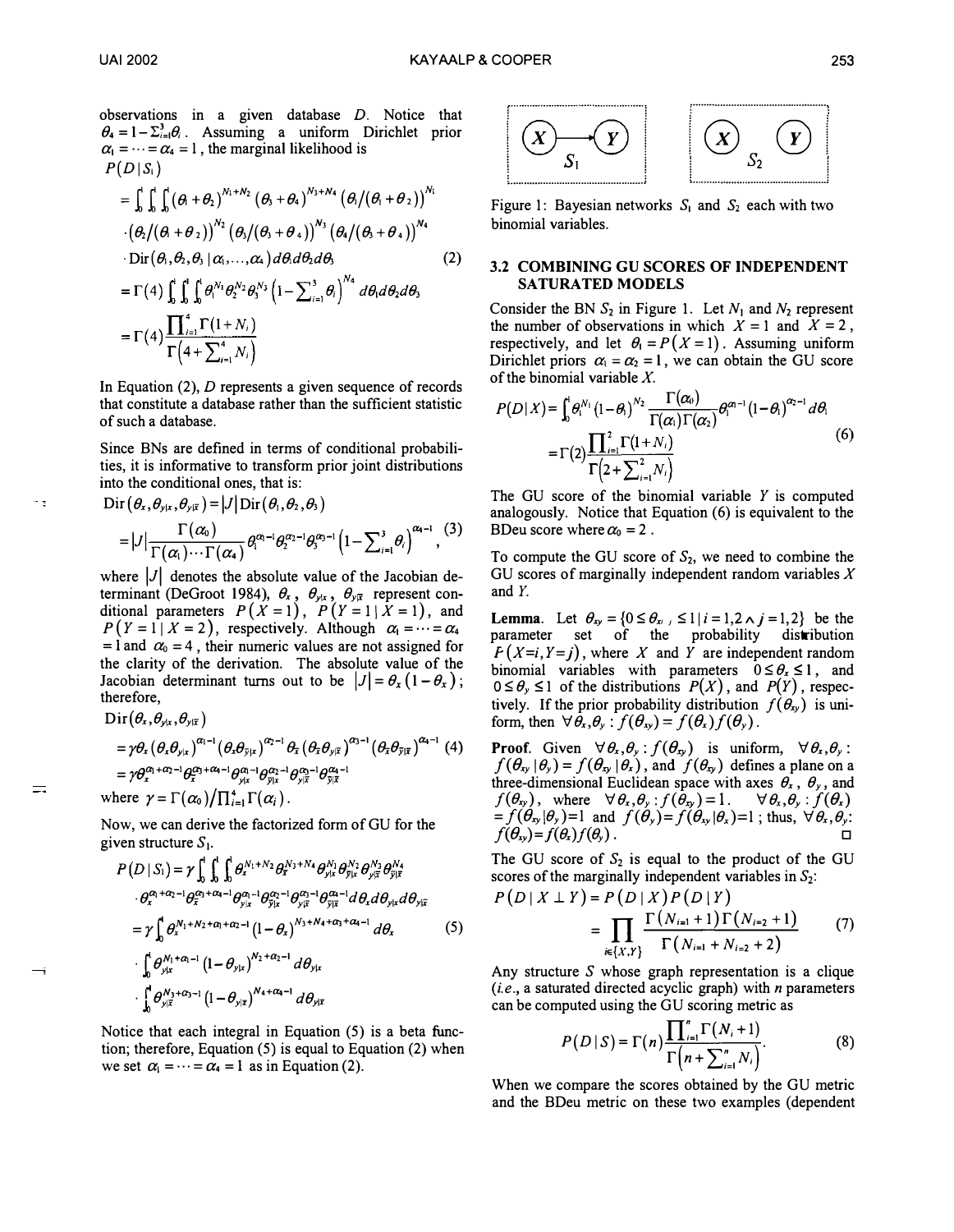and independent binomial bivariate Bayesian networks as shown in Figure I), we observe that the GU score on the dependent model is equivalent to the BDeu score where  $\alpha_0 = 4$  and the GU score on the independent model is equivalent to the BDeu score where  $\alpha_0 = 2$ . In general, in order to be uniform over all admissible prior joint probability distributions, as is the GU metric, we cannot use some *constant*  $\alpha_0$  for all the structures being scored. It follows then that the BDeu metric favors some admissible prior joint probability distributions over others.

#### 3.3 LIKELIHOOD EQUIVALENCE

Let  $O$  denote the set of all joint probability distributions that a model M can represent. Each element  $\theta$  of Q is a joint distribution that is representable by model  $M$ . If  $\theta$  is in Q we will say that  $\theta$  is consistent with M. The  $GU$  prior for model  $M$  is a parameter prior in which  $\forall \theta \in Q$ :  $f(\theta) = c$  and  $\forall \theta \notin Q$ :  $f(\theta) = 0$ , where  $f(\theta)$ denotes the prior probability distribution of  $\theta$  and c is a constant.

In this paper, we concentrate on models that are BNs with multinomial likelihood functions, which we call simply multinomial BNs. The GU metric for scoring such models is defined to be the marginal likelihood that results from using the GU prior. We next show that the GU metric exhibits the likelihood equivalence property (Heckerman et al. 1995).

**Theorem.** Consider two Bayesian network structures  $S_1$ and  $S_2$  that (1) contain the same set of discrete variables  $X = \{X_1, ..., X_n\}$ , (2) have parameters that are represented with multinomial distributions, and (3) are independence (Markov) equivalent. Then, using the GU prior will render  $S_1$  and  $S_2$  likelihood equivalent, that is, for every dataset  $D = \{x\}$ :  $P(D | S_1) = P(D | S_2)$ .

**Proof:** It has been shown that conditions 1, 2, and 3 imply that any joint probability distribution that can be represented by  $S_1$  can also be represented by  $S_2$ , and vice versa (Heckerman et al. 1995). Let  $\theta_1$  and  $\theta_2$  be the factorizations of  $\theta$  according to  $S_1$  and  $S_2$ , respectively. By the definition of the GU metric, for every  $\theta$  that can be represented by  $S_1$  and  $S_2$  we have that:  $f(\theta|S_1)=f(\theta|S_1)=c$ ,  $f(\theta|S_2)=f(\theta_2|S_2)=c$ , and thus,  $f(\theta_1|S_1)=f(\theta_2|S_2)$ . Likewise, for every  $\theta$  that cannot be represented by  $S_1$  and  $S_2$  we have that:  $f(\theta|S_1)=f(\theta|S_1)=0$ ,  $f(\theta|S_2)=f(\theta_2|S_2)=0$ , thus, with a GU prior,

 $\forall \theta : f(\theta | S_1) = f(\theta | S_2).$  (9) Since  $\theta = \{P(x \in X)\}, \quad \forall x : P(x \mid S_1, \theta) = P(x \mid S_2, \theta_2).$ Since  $D = \{x\}$ , it follows from the three conditions in the theorem that:

$$
\prod_{\mathbf{x}\in D} P(\mathbf{x} | S_1, \theta_1) = \prod_{\mathbf{x}\in D} P(\mathbf{x} | S_2, \theta_2), \text{ and thus}
$$
\n
$$
P(D | S_1, \theta_1) = P(D | S_2, \theta_2).
$$
\n(10)

Integrating over the product of terms in Equations (9) and (10) we obtain:

$$
\int_{\mathcal{A}} P(D|S_1, \theta) f(\theta|S_1) d\theta = \int_{\mathcal{A}} P(D|S_2, \theta_2) f(\theta|S_2) d\theta
$$
 (11)

Thus,

$$
P(D | S_1) = P(D | S_2)
$$
 (12)

By the definition of GU,  $f(\theta | S_1) = f(\theta | S_2) = c$ , where  $S_1$  and  $S_2$  are Markov equivalent BN structures, thus GU is a distribution equivalent metric (Heckerman and Geiger 1995). It is important to note that since the GU metric is defined over the parameter space of joint probabilities, so that neither parameter independence nor parameter modularity holds. For instance, the prior parameterizations of the random variable X in  $S_1$  (see Figure 1) and  $S_2$  were different-in the former,  $\alpha_0 = 4$ ; whereas, in the latter  $\alpha_0 = 2$ . Since  $P(D | X)$  differ in two different structures depending on the presence of an arc from  $X$  to  $Y$ , parameter modularity does not hold.

# 4 RESULTS

In this section, we analyze GU, BDeu, and K2 metrics on synthetic examples and provide experimental results about their behavior. Each example consists of a different joint probability distribution on two marginally independent variables. In each analysis, we first provide the datagenerating distribution, followed by samples of various sizes that mirror the data generating distribution almost exactly; that is, the statistic realized in each dataset were generated by multiplying the underlying joint density distributions by the sample size and rounding each result to its nearest integer value in order to eliminate sampling noise.

#### 4.1 TWO OR MORE CONSTANTS IN A DATABASE

In this subsection, we analyze an example that contains two binomial variables  $X$  and  $Y$ , whose marginal probabilities are  $P(X = 1) = 1$  and  $P(Y = 1) = 1$ . These variables are marginally independent, since  $\forall X, Y$ 

$$
P(X,Y) = P(X)P(Y).
$$
 (13)

The Dirichlet assumption requires that each hyperparameter be *strictly* positive. Due to this assumption, as well as to  $\Gamma(0) = \infty$ , we cannot assign zero to any  $\alpha_{ijk}$  in Equation (1). If all parameter priors are strictly positive, all posterior probabilities would also be strictly positive. The BDe metric may be considered undefined if the parameter space is not strictly positive, since the derivation of the BDe metric involves the use of Dirichlet distributions that themselves require a strictly positive parameter space (Heckerman et a!. 1995). Certainly, it is possible to have data generating distributions, for which  $P(X = 0, Y = 0) = 0$ .

Consider a database D, in which for all cases  $d \in D$ ,  $X = 1$  and  $Y = 1$ . Scores of two structures  $S_1: X \to Y$ and  $S_2$ :  $X \perp Y$  (see Figure 1) are computed based on BDeu, K2 and GU metrics. In order to observe the relation between the BDeu score and the prior equivalent

 $\Box$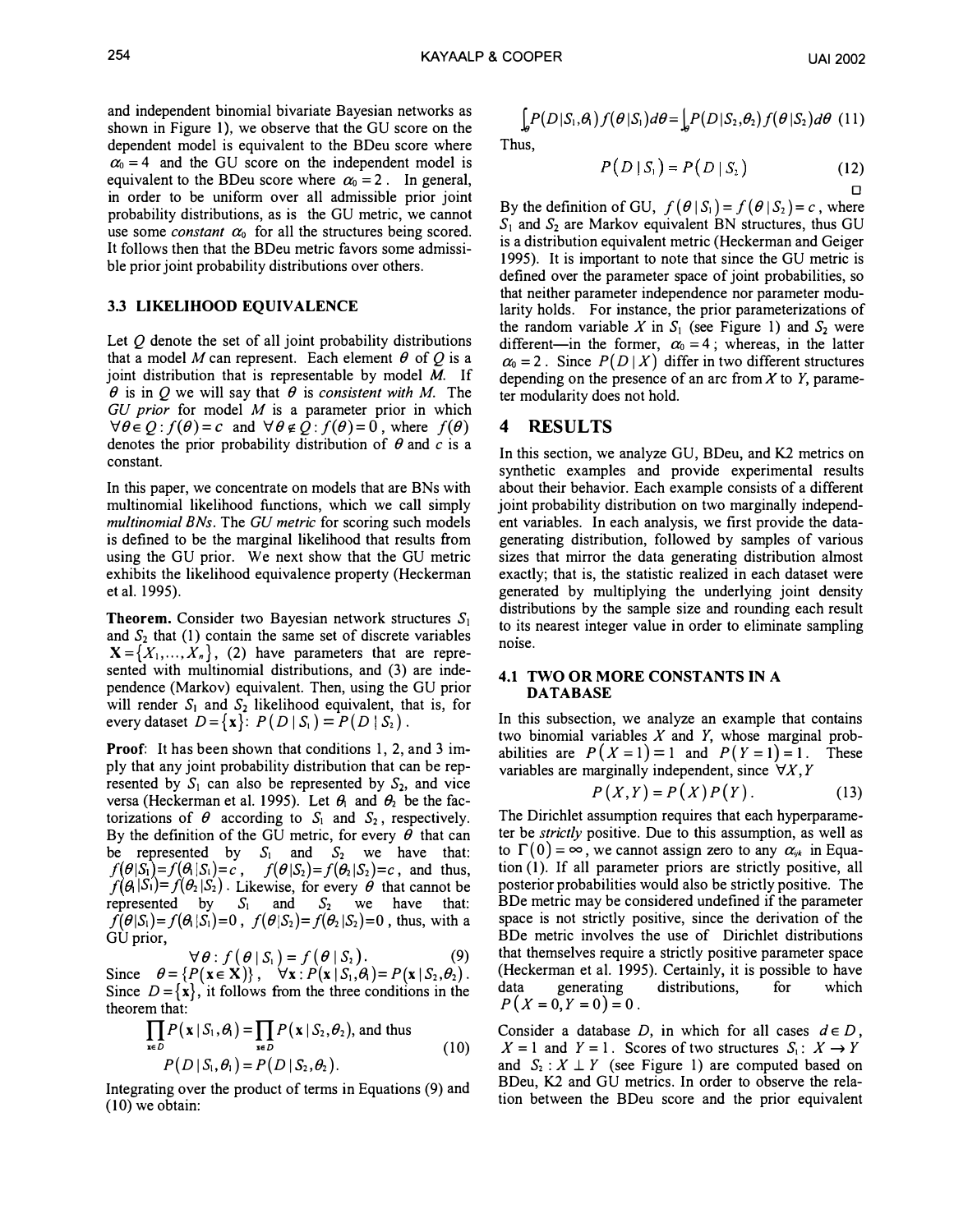$\cdot$  :

 $\equiv$ 

sample size, three different prior equivalent sample sizes are used,  $\alpha_0 = 0.01, 1, 4$ , corresponding to BDeu0, BDeu1, and BDeu4, respectively. The results are obtained for three databases with sample sizes 10, 1000, and  $10<sup>5</sup>$  and plotted in Figure 2, where the  $\nu$ -axis labeled as the "BDeu, K2, and GU ratios" specifies  $P(S_1 | D)/P(S_2 | D)$  as a function of the sample size, which is shown on the  $x$ -axis.

In Example I, the BDeu ratios are always greater than I, and  $\lim \alpha_0 \to 0$ :  $P(S_1|D)/P(S_2|D)=1^*$ . In other words, the BDeu favors the dependent structure, even though in the underlying distribution the two variables are marginally independent. This pattern gets stronger as the sample size increases.

The BDeu score for the variable  $X$  is the same in both structures. Suppose all variables are binomial (as in our examples); then, in Equation (I) the following equations hold:  $q_Y^{S_2} = q_Y^{S_1}/2$  and  $\alpha_{Yjk}^{S_2} = \alpha_{Yjk}^{S_1}/2$ . Since both variables are constant, there is only one configuration observed; *i.e.*, for both structures, there exists a unique  $Y_{jk}$  for which  $N_{\gamma jk}$  is equal to sample size N, and for all other configurations  $N_{Yjk} = 0$ . After substitutions and cancellations, the BDeu ratio for Example I is

$$
P(S_i | D)/P(S_i | D)
$$
  
= 
$$
\frac{\left(\Gamma(\alpha_0/q_i^{S_i})\right)^2 \Gamma(N + \alpha_0/2q_i^{S_i}) \Gamma(N + 2\alpha_0/q_i^{S_i})}{\Gamma(\alpha_0/2q_i^{S_i}) \Gamma(2\alpha_0/q_i^{S_i}) (\Gamma(N + \alpha_0/q_i^{S_i}))}
$$
(14)  
>1

Given  $N > 1$ , the terms containing N in Equation (14) dominate the score, and since its numerator is always greater than its denominator, the score is greater than I for every strictly positive  $\alpha_0$  and  $q_i$ . The ratio gets larger for the larger sample size  $N$  and/or for the larger equivalent sample size  $\alpha_0$ .

In the general case, given that there are  $n$  variables that



Sample Size

Figure 2: Example I contains two marginally independent variables  $X \perp Y$  that have constant values in the database. BDeu favors for the wrong structure, K2 stays indiscriminative and GU favors for the independent structure.

are observed constant in a given finite sample D, the BDeu metric gives the highest score to each structure that consists of a clique of these  $n$  marginally independent variables. The proof involves an inductive extension of the above proof for the binomial bivariate case. As the number of such variables increases and/or the prior sample size decreases (as in BDeuO), the slopes in Figure 2 decrease, but remain positive.

This behavior of the BDeu may sometimes cause problems in high dimensional domains (such as multivariate nonstationary time-series) with sparse data, since the metric may yield complex local structures that consist of unrelated variables when the database contains only single (constant) instantiations of such variables. We encountered this problem in our own research in using BDeu to construct dynamic Bayesian networks from medical data; that experience prompted us to pursue the research reported here. To our knowledge, this problem has not been reported in the literature.

In this example, K2 remains at I for all sample sizes. Thus, K2 takes the lack of variation as providing no information about dependence among  $X$  and  $Y$ . The GU metric favors the independent structure more strongly as the sample size grows. Thus, GU takes the lack of variation as indicating that the two variables are independent. In fact, they are marginally independent. For this example scenario, GU arguably provides the most appropriate scores, at least in the large sample limit.

#### 4.2 SKEWED MARGINAL DISTRIBUTIONS

The following four examples contain two independent<br>binomial variables. In Examples 2–5,  $P(Y=1)$ In Examples 2-5,  $P(Y = 1)$ = 0.999, and  $P(X = 1)$  varies among the values 0.999, 0.9, 0.7 , and 0.5, respectively. Databases of size 1000 are generated to mirror their joint probabilities without adding any noise. In Example 2, for instance, the number of cases for  $(X, Y) = \{(1,1), (1,2), (2,1), (2,2)\}$  are 998, 1, I, and 0, respectively.



Figure 3: In the generating model,  $P(Y = 1) = 0.999$ ; whereas,  $P(X = 1)$  changes from 0.999 to 0.9, 0.7, and 0.5 in Examples 2-5, respectively.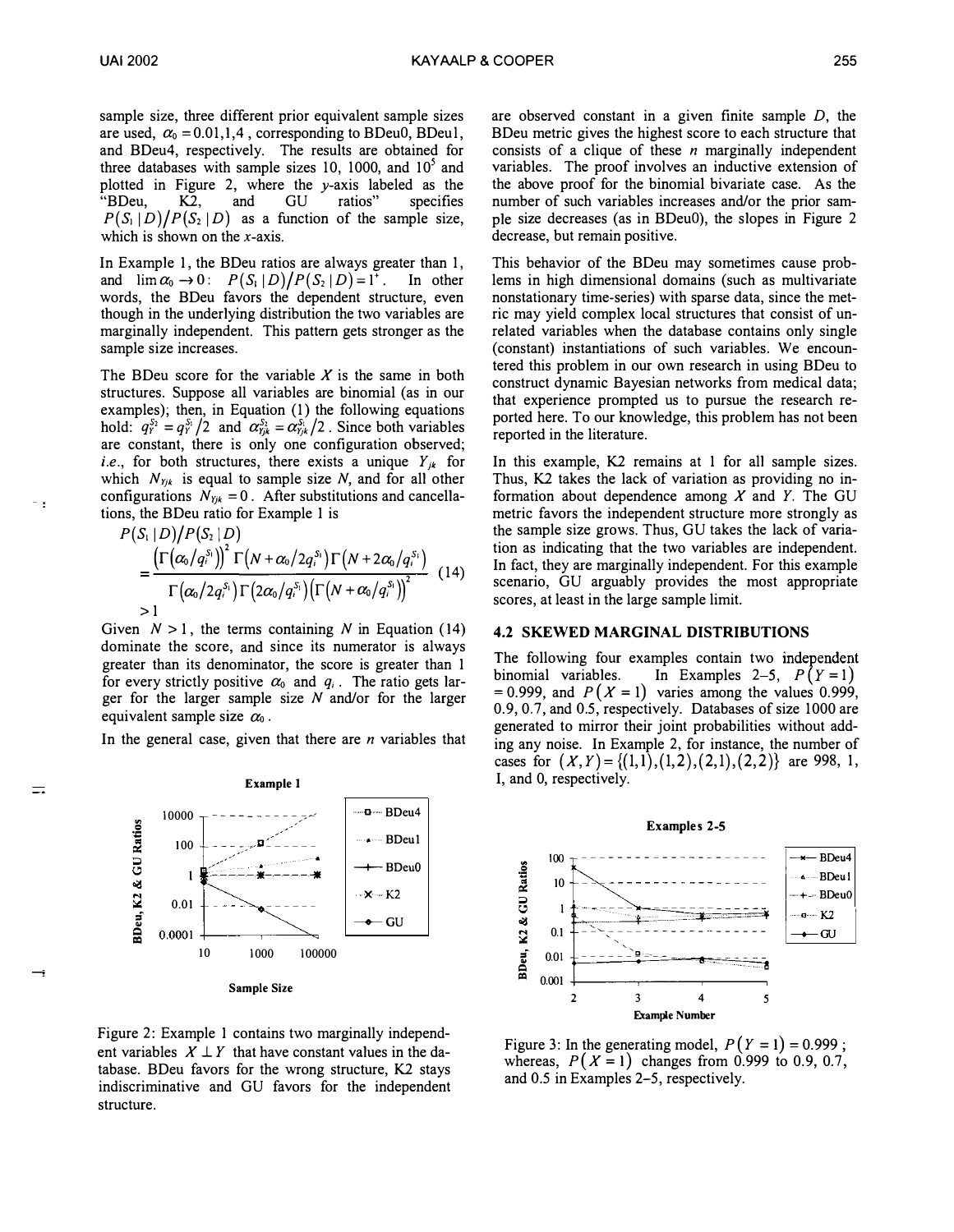

Figure 4: In Examples 6-9,  $P(Y=1)=0.5$ , whereas  $P(X=1)$  varies between 0.5, 0.9, 0.99, and 0.9995, respectively.

Given  $\alpha_0 = 4$ , the BDeu metric favors the dependent structure in Examples 2 and 3, but not in Examples 4 and 5 (see Figure 3). Ratios of the BDeu-based model scores change significantly, depending on the degree of the skewness of the distribution of a variable and the prior sample size. One might expect that when  $\alpha_0$  increases, the BDeu metric would increasingly favor variable independence; however, Examples 2-5 illustrate that this need not occur; i.e., as  $\alpha_0$  increases, the BDeu ratios get larger.

GU ratios vary minimally as the marginal distributions of variables change; i.e., the GU metric seems robust in determining the independence relationships between variables and immune against the marginal distributional variations of variable  $X$ . For skewed distributions, as in Examples 2 and 3, BDeu ratios vary significantly; whereas, they get closer to each other as the data match priors more closely, as in Examples 4 and 5. Throughout Examples 2-5, GU ratios are closer to zero than are the BDeu ratios. The same is true for K2 with respect to BDeu ratios in Examples 3-5.

# 4.3 MATCH BETWEEN PRIOR AND DATA

In Examples 6-9, the sample size is 1000 and the generating structure is  $S_2$  with  $P(X=1)=0.5, 0.9, 0.99,$  and 0.9995, and  $P(Y=1)=0.5$ . In these examples, the BDeu ratio is always less than I. Since the data generating structure is  $S_2$ , the BDeu score would lead to correct model selection. As  $P(X = 1)$  gets closer to 1, BDeu ratios approach I as well.

The GU ratios in Examples 6-9 do not stay as stationary as they do in Examples 2-5, and along with K2 they approach 0 as the skewness of  $X$  increases. The rate of change of the BDeuO ratio is very sharp, indicating the sensitivity of this metric to changes in the generating distribution.



Figure 5: Effect of sample size on BDeu, K2, and GU metrics, where  $P(X = 1) = 0.999$  and  $P(Y = 1) = 0.55$ .

# 4.4 THE EFFECT OF SAMPLE SIZE

In Example 10, four databases of size 100, 500, 1000, and 2000 were generated from two independent binomial variables with distributions  $P(X=1)=0.999$  and  $P(Y=1)=0.55$ , without adding any noise. As expected, all scoring metrics move toward zero as the sample size increases, as shown in Figure 5. For the BDeu ratios, as  $\alpha_0$ decreases, the steepness of the slope of the BDeu ratios increases, and data (rather than priors) dominate posteriors more strongly. For sample sizes  $N \le 1000$ , GU and K2 ratios are closer to zero relative to the BDeu ratios. The BDeu0 changes that relation at  $N = 2000$ .

#### 4.5 BDeu,  $\alpha_0$  AND SAMPLE SIZE

Prior equivalent sample size  $\alpha_0$  plays a major role in model selection. In Example II, we analyze the behavior of the BDeu by varying  $\alpha_0$  and sample sizes. The sample sizes and the generating joint distributions are the same as in Example 10. The BDeu ratios are plotted in Figure 6. As seen in these plots, each BDeu ratio reaches a maximum at a certain value of  $\alpha_0$ ; the larger the sample size, the larger the BDeu ratio and the value of  $\alpha_0$ . For all  $\alpha_0$  > 250 and  $N$  > 500, the BDeu score consistently favors the dependent structure over the independent one and this pattern is stronger in the larger samples. We also found that this maximum depends on the skewness of the distribution. For instance, if  $P(Y=1)$  shifts from 0.55 as in Example 11 to 0.9, the value of the maximum BDeu ratio (for  $N = 1000$ ) changes from being 1.9 as plotted in Figure 6 to being  $10^{26}$ .

## 4.6 AN EMPIRICAL EVALUATION BASED ON DATA GENERATED FROM THE ALARM BAYESIAN NETWORK

We examined the performance of the BDeu, K2, and GU metrics in scoring the probability that there is an arc between pairs of nodes in the Alarm BN (Beinlich, Suermondt, Chavez and Cooper 1989). We considered two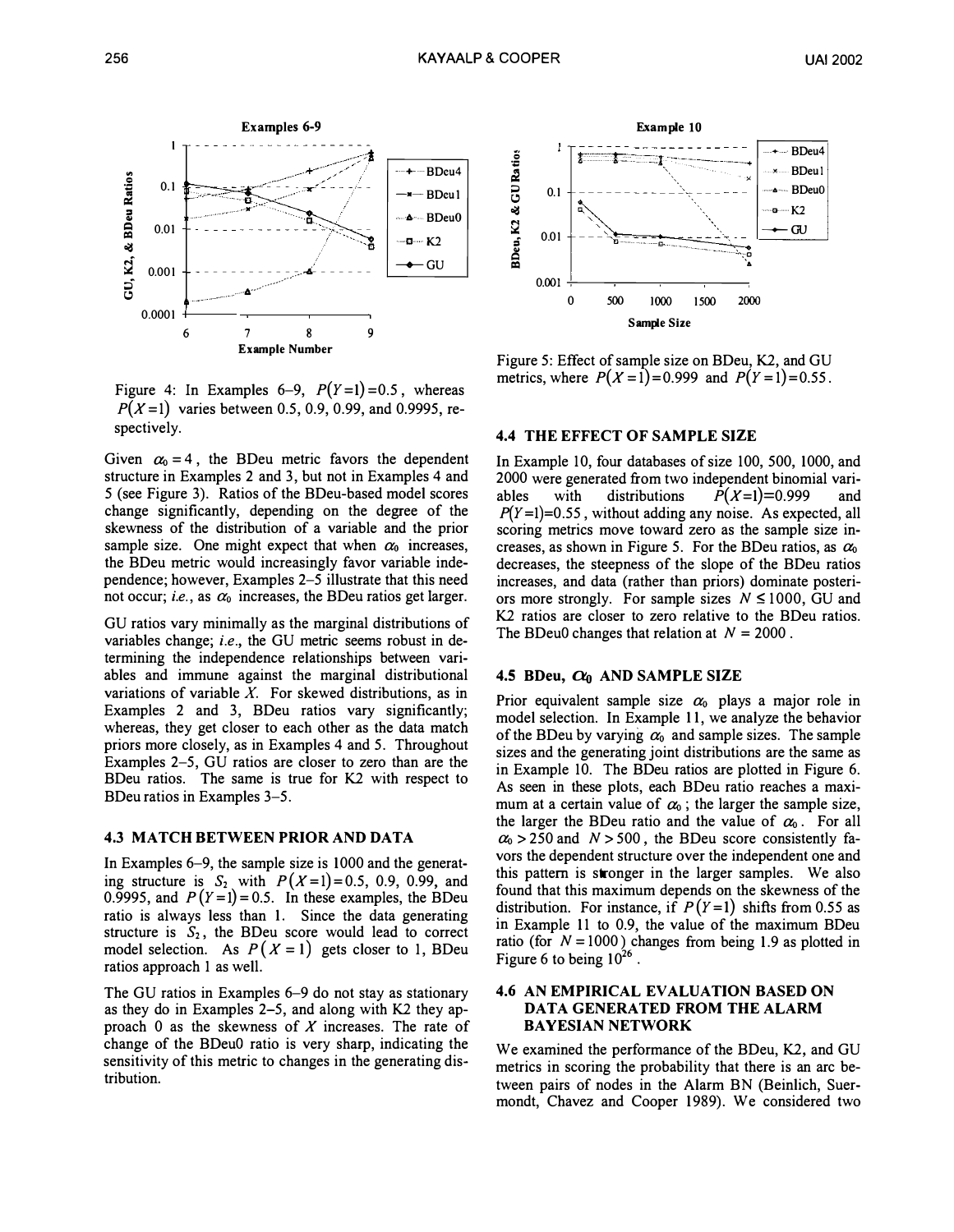$\equiv$ 



Figure 6: Given a large prior equivalent sample size  $\alpha_0$ , as the actual sample size grows, the BDeu metric increasingly scores the dependent structure as more probable than the independent structure.

sets of pairs. Set A consists of the pairs of nodes for which there actually is an arc in Alarm; there are 46 such pairs. The other set, denoted as /, consists of nodes that are d-separate in Alarm; out of the 300 such pairs, we randomly selected 46.

Using BDeu, K2, and GU, we scored each of the arcs in  $\Lambda$ and in I with datasets of varying sizes. Each dataset was generated by random sampling from the distribution specified by Alarm. We considered datasets that contain 5, 10, 20, 40, 80, and 160 complete cases (no missing data).

We considered three versions of BDeu, corresponding to an  $\alpha_0$  of 0.01, 1, and 4. For each dataset of a given size, we applied GU, K2, and the three versions of BDeu to determine the posterior probability of each arc in  $A$ . From these probabilities we generated an ROC curve for each of the five methods. The ROC curve captures the truepositive rate of arc classification versus the false-positive rate, as the probability classification threshold is varied from 0 to 1.

We generated 100 datasets of a given size. For each dataset, we generated an ROC curve for each of the five methods. Each ROC curve has an area, which serves as one measure of predictive performance. For each method, we computed the area of all 100 ROC curves, then took the mean area as an overall statistic of performance.

The results indicate that BDeu1 and BDeu4 perform quite well in that the areas under their ROC curves (AUC) are larger than the AUC for the GU metric in all datasets. The largest AUC difference we found was between BDeu4 and GU on a dataset containing 20 cases (see Figure 7). The error bars indicate 95% confidence intervals.<sup>1</sup> The mean ROC curves of GU and K2 were within

Comparison of ROC curves on 20-Case Dataset



Figure 7: Mean ROC curves of BDeu4, K2 and GU.

the range of the error bars of the BDeu4, except one ROC point of GU whose sensitivity distance from the error boundary of the BDeu4 was 0.02. BDeuO performed slightly better than GU only on the 10-case datasets, they were similar in performance on the 20-case datasets, and BDeuO had a lower AUC on all other datasets.

## 5 DISCUSSION

In this study, we introduced the GU metric to score BNs when priors based on domain knowledge are unavailable or not used. In Example I, we analyzed a problem with the BDeu metric, which may be significant in certain domain problems and datasets. Three BN scoring metrics BDeu, K2 and GU were further analyzed on various marginally independent distributions and on pairs of nodes from the Alarm BN.

To obtain a GU score efficiently, we provided a closed form formula for networks that are represented by one or more cliques (i.e., saturated directed acyclic graphs).

The appropriateness of using uniform priors has been an area of discussion among Bayesian statisticians, ever since the concept was introduced by Bayes. There are certain extreme situations in which uniform distributions behave unexpectedly under transformations (Box and Tiao 1973, pp. 23-25). A uniform prior is often found appropriate for statistical inference when it lets the data, rather than the priors, dominate posterior probabilities (Box and Tiao 1973, pp. 21-23). The unexpected behavior of the BDeu scoring metric may be associated with the dominance of its prior over the likelihood. In such situations, when no prior knowledge is available, GU seems to offer a robust alternative to the BDeu metric.

In Examples 1-10, we observed that the BDeu metric tends toward dependency. This tendency is proportional to the skewness of the independent variables, the sample size, and the prior equivalent sample size. Results on the

 $<sup>1</sup>$  Error bars are generated using a t distribution.</sup>